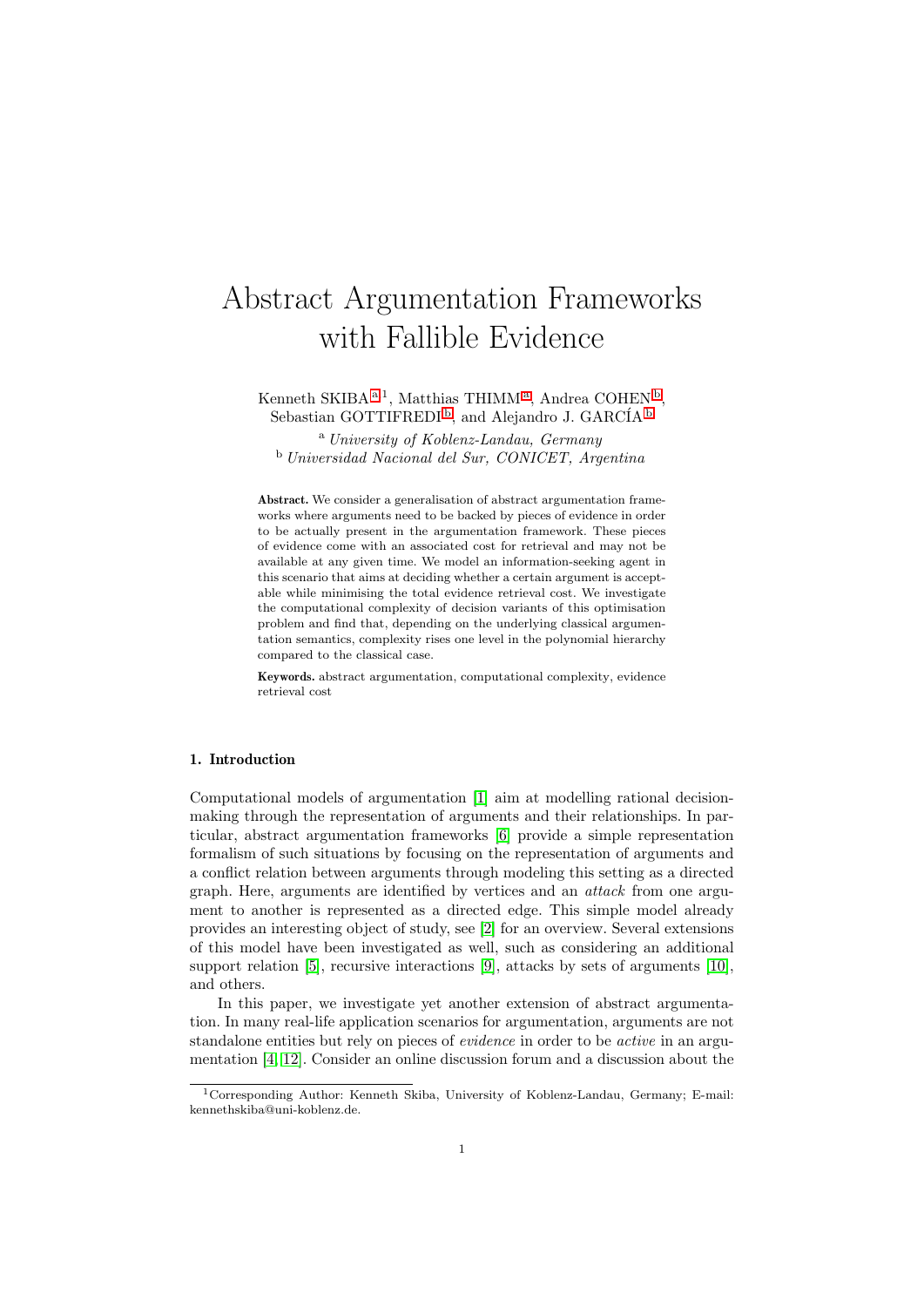spread of the COVID-19 virus. A specific argument in this context could be "The COVID-19 virus is a serious danger because (1) its incubation phase is quite long and (2) infected people can easily infect other people during this phase. Moreover, although (3) the mortality rate is quite small, (4) the impact on public health systems and the elderly can be severe". In order for this argument to be believable at all, facts  $(1)$ ,  $(2)$ ,  $(3)$ , and  $(4)$  need to be backed by some evidence. For example, the author of that argument can link its argument to some articles from the World Health Organisation (WHO) or other resources of authority, also providing concrete numbers to the imprecise facts of the argument. If the recipient of the argument wishes to assess the validity of the argument, she can visit the linked pieces of evidence and verify the claims. However, this verification step involves time and effort, so pieces of evidence usually come with an associated cost (such as time) that need to be spent in order to verify the argument. Moreover, retrieval of pieces of evidence may fail, because a web server may be down or the article is no longer available.

Here, we model scenarios such as the one outlined above by extending abstract argumentation frameworks through the addition of pieces of evidence, a function associating arguments with pieces of evidence and a function determining their associated cost, generalising the formalisation of [\[4\]](#page-7-6). More precisely, the contributions of this paper are as follows:

- 1. We present Abstract Argumentation Frameworks with Fallible Evidence (AAFE) as an extension to Dung's abstract argumentation frameworks that take evidence for arguments into account (Section [3\)](#page-2-0).
- 2. We investigate the computational complexity of a certain optimisation problem within our new setting (Section [4\)](#page-5-0).

We also provide necessary preliminaries on abstract argumentation in Section [2,](#page-1-0) discuss related works in Section [5,](#page-6-0) and conclude in Section [6.](#page-6-1)

### <span id="page-1-0"></span>2. Abstract Argumentation

Following [\[6\]](#page-7-1), an *(abstract)* argumentation framework AF is a pair  $(A, \mathcal{R})$ , where A is a finite set of arguments and  $\mathcal R$  is a set of attacks between arguments, i.e.  $\mathcal{R} \subseteq \mathcal{A} \times \mathcal{A}$ . An argument a is said to attack b if  $(a, b) \in \mathcal{R}$ . We call an argument a acceptable with respect to a set  $S \subseteq A$  if for each  $b \in A$  with  $(b, a) \in \mathcal{R}$ , there is an argument  $c \in S$  with  $(c, b) \in \mathcal{R}$ . An argumentation framework  $(\mathcal{A}, \mathcal{R})$  can be illustrated by a directed graph with vertex set  $A$  and edge set  $R$ .

For an argumentation framework  $AF = (\mathcal{A}, \mathcal{R})$  and a set  $\mathcal{A}' \subseteq \mathcal{A}$  we define the projection  $AF_{\mathcal{A}'}$  of  $AF$  onto  $\mathcal{A}'$  via  $AF_{\mathcal{A}'} = (\mathcal{A}', \mathcal{R} \cap (\mathcal{A}' \times \mathcal{A}')).$ 

Semantics are given to argumentation frameworks by means of extensions, i.e., sets of mutually acceptable arguments. A set  $S \subseteq \mathcal{A}$  is *conflict-free* (CF) if there are no arguments a and b in S such that  $(a, b) \in \mathcal{R}$ . We call a conflict-free set S admissible (AD) if every argument  $a \in S$  is acceptable with respect to S.

**Definition 1.** Let  $(A, \mathcal{R})$  be an argumentation framework and  $S \subseteq A$ .

• S is a *complete extension* (CP) if it is admissible and contains every argument that is acceptable with respect to S.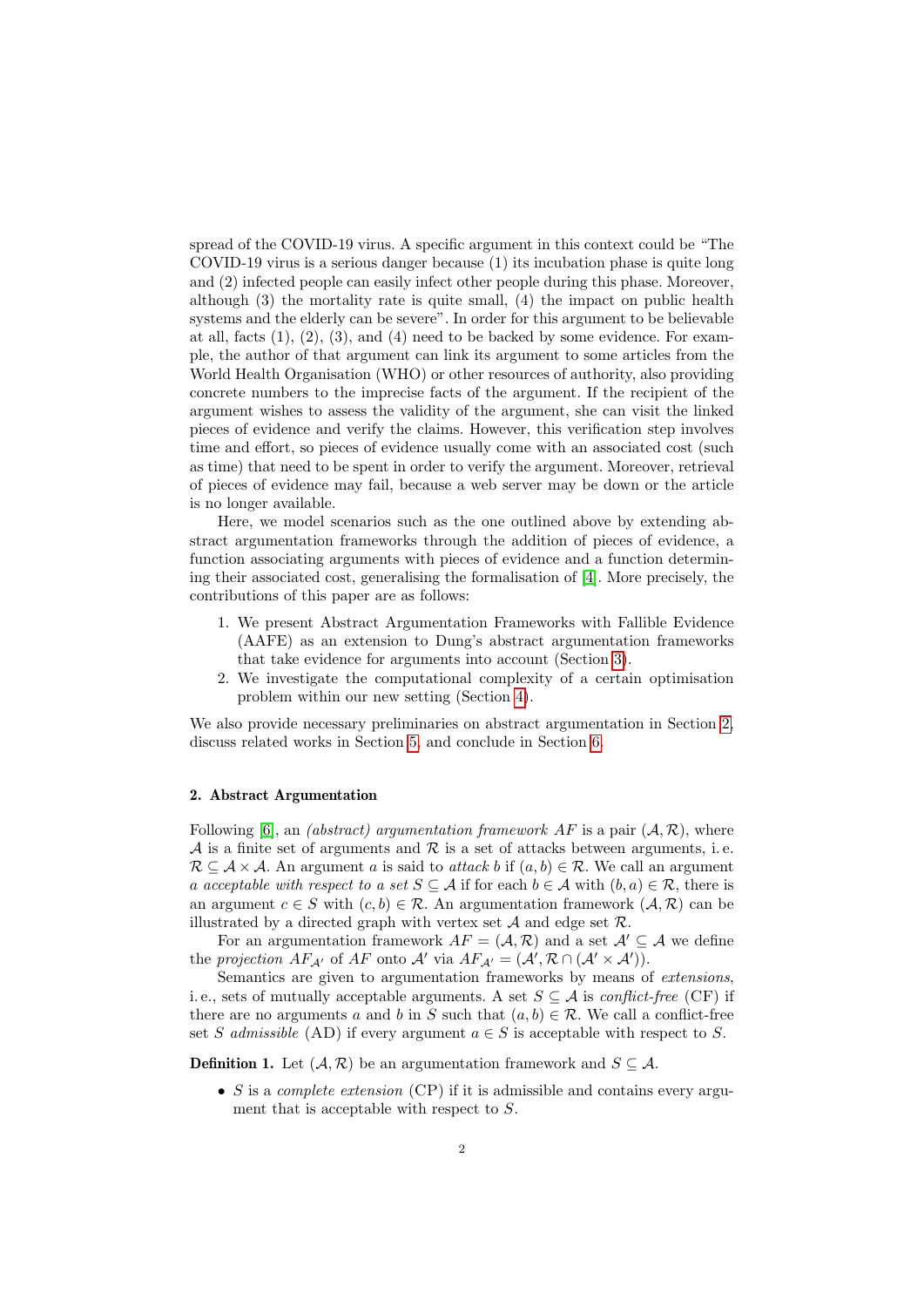- $S$  is the grounded extension (GR) if it is the minimal complete extension (wrt. set inclusion).
- S is a preferred extension (PR) if it is a maximal complete extension (wrt. set inclusion).
- S is a *stable extension* (ST) if it is conflict-free and for each  $b \in \mathcal{A} \setminus S$ , there is at least one argument  $a \in S$  such that  $(a, b) \in \mathcal{R}$ .

Note that the grounded extension is uniquely defined and stable extensions may not exist [\[6\]](#page-7-1). Given an argumentation framework  $(A, \mathcal{R})$  and an argument  $a \in \mathcal{A}$ , we say that a is credulously (skeptically) accepted under the semantics  $\sigma$  if it is contained in at least one  $\sigma$ -extension (all  $\sigma$ -extensions) of  $(\mathcal{A}, \mathcal{R})$ , respectively.

## <span id="page-2-0"></span>3. Abstract Argumentation with Fallible Evidence

We now define abstract argumentation frameworks with fallible evidence (abbreviated AAFE) as a generalisation of abstract argumentation frameworks. In this generalisation, each argument is associated with a set of evidence, which models observations needed to be present in order to make the argument "active". Each evidence comes with an associated cost that needs to be paid in order to attempt to retrieve the evidence. This cost must also be paid if it turns out that the evidence is not available.

<span id="page-2-1"></span>Example 1. Consider the following arguments exchanged by doctors trying to diagnose a patient:

- a: If the patient shows the set  $S_1$  of signs and symptoms, there are indications that the patient has the disease D.
- b: If the patient also shows the set  $S_2$  of signs and symptoms, he could have disease  $D'$  instead. We can perform a high sensitivity test  $T_1$  for  $D'$ . If the result is positive, then we have reasons to diagnose the patient with  $D'$ .
- c: If  $T_1$  is positive, a high specificity test  $T_2$  for D' has to be performed. If  $T_2$ 's result is negative, then we can refrain from diagnosing the patient with  $D'$ .
- d: We can also run a high sensitivity test  $T_3$  for D. If we get a negative result, then we can refrain from diagnosing the patient with D.

The arguments are based on different sets of signs and symptoms and/or the results of different tests being performed over the patient. Then, these observations are the pieces of evidence the arguments are based on and, furthermore, they come with an associated cost. On the one hand, the doctors have to spend some time in order to identify the sets  $S_1$  and  $S_2$ . On the other hand, the cost for performing each test has to be paid (both time and money), regardless of whether the result is as expected (as specified by the corresponding piece of evidence) or not; in cases where the tests' outcome are not as expected, we can consider that the corresponding pieces of evidence are unavailable and cannot be retrieved.

We define *abstract argumentation frameworks with fallible evidence* as follows.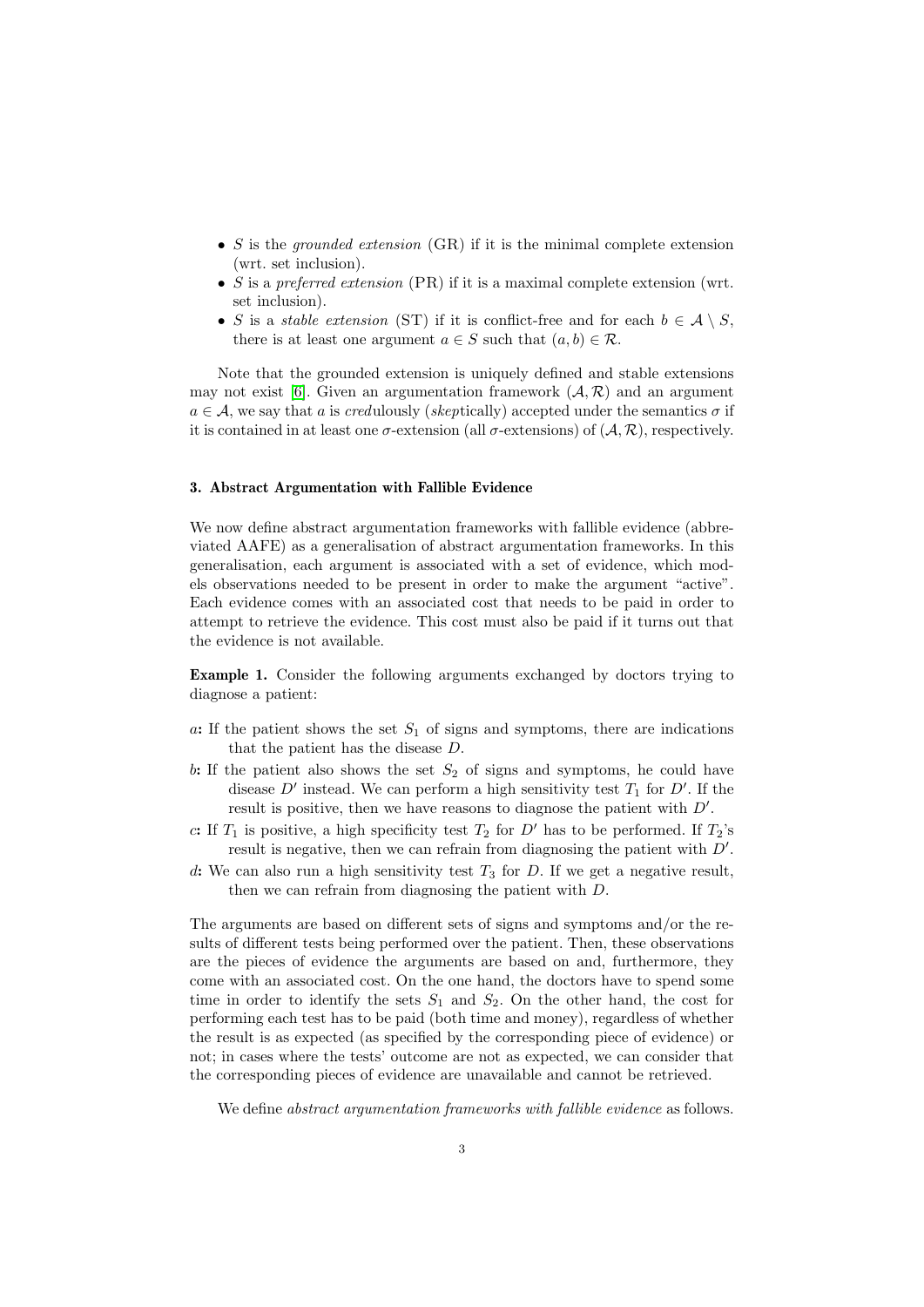Definition 2. An abstract argumentation framework with fallible evidence (AAFE) F is a tuple  $F = (\mathcal{A}, \mathcal{R}, \mathcal{E}, \delta, \mu)$  where A is a set of arguments,  $\mathcal{R} \subseteq \mathcal{A} \times \mathcal{A}$  is the attack relation,  $\mathcal E$  is a set of evidence,  $\delta: A \to 2^{\mathcal E}$  assigns to each argument a set of evidence, and  $\mu : \mathcal{E} \to \mathbb{N}$  is the evidence cost function.

The function  $\mu$  is extended to sets of evidence  $E \subseteq \mathcal{E}$  via  $\mu(E) = \sum_{e \in E} \mu(e)$ . Furthermore, by abusing notation, for a set of evidence  $E \subseteq \mathcal{E}$ , we write  $\delta^{-1}(E)$  ${a \in \mathcal{A} \mid \delta(a) \subseteq E}.$ 

Given a concrete set of evidence  $E \subseteq \mathcal{E}$ , an AAFE  $F = (\mathcal{A}, \mathcal{R}, \mathcal{E}, \delta, \mu)$  is instantiated to an abstract argumentation framework  $F_E = (\mathcal{A}_E, \mathcal{R}_E)$  by projecting on the arguments activated by the set of evidence, i.e.  $F_E = (\mathcal{A}, \mathcal{R})_{\delta^{-1}(E)}$ . We assume that not all pieces of evidence in  $\mathcal E$  can actually be retrieved, let  $\hat{\mathcal E} \subset \mathcal E$ denote the set of evidence which is actually available. We now consider an agent Ag that has to inquire whether a certain argument  $a_{query} \in \mathcal{A}$  is credulously or skeptically accepted in  $F_{\hat{\mathcal{E}}}$  (i.e. in the framework obtained by projecting on the set of active arguments whose evidence is available) with respect to a semantics  $\sigma$  while  $\mathcal{\hat{E}}$  is not known to Ag.

We denote by  $\Delta_{\sigma}^{\circ}(F, a) \in \{y, n, na\}$  (yes, no, not active) the acceptance status of a in F with respect to the semantics  $\sigma$  and the problem  $\circ \in \{ \text{cred, skep} \};$ the first two labels correspond to active arguments belonging to  $\delta^{-1}(\hat{\mathcal{E}})$ , whereas the latter corresponds to arguments for which the acceptance status cannot be determined because they are inactive.

The agent can ask for every piece of evidence  $e \in \mathcal{E}$  by paying its cost  $\mu(e)$ and, if  $e \in \hat{\mathcal{E}}$ , then he also retrieves e and activates the corresponding arguments. Of course, Ag should be economic and only ask for as little evidence as required (set  $E_{\mathsf{Ag}} \subseteq \mathcal{E}$ ) in order to make sure that for the final set of evidence E that he actually collected (i.e.  $E = E_{\mathsf{Ag}} \cap \hat{\mathcal{E}}$ ) we have that both frameworks  $F_{\hat{\mathcal{E}}}$  and  $F_E$  yield the same answer regarding  $a_{query}$  and he paid as little cost as possible. Formally, given  $F = (\mathcal{A}, \mathcal{R}, \mathcal{E}, \delta, \mu)$  and an argument  $a_{query} \in \mathcal{A}$ , Ag must solve the following optimisation problem:

Minimise  $\mu(E_{\mathsf{Ag}})$  such that for every argument  $a \in \mathcal{A} \setminus \delta^{-1}(E_{\mathsf{Ag}} \cap \hat{\mathcal{E}})$  with  $\Delta^{\circ}_{\sigma}((\mathcal{A},\mathcal{R})_{\delta^{-1}(E_{\mathsf{Ag}}\cap\hat{\mathcal{E}})},a_{query})\neq \Delta^{\circ}_{\sigma}((\mathcal{A},\mathcal{R})_{\delta^{-1}(E_{\mathsf{Ag}}\cap\hat{\mathcal{E}})\cup\{a\}},a_{query})$ we have  $E_{\mathsf{Ag}} \cap \delta(a) \cap (\mathcal{E} \setminus \hat{\mathcal{E}}) \neq \emptyset$ .

In other words, Ag seeks to determine the cheapest set of evidence  $E_{\mathsf{Ag}}$  such that the acceptances status of  $a_{query}$  does not change. For that Ag made sure that for every argument a that cannot be constructed from this set of evidence (specifically, from its subset of available evidence) and would change the acceptance status of  $a_{query}$ , he asks for at least one piece of evidence of a which cannot be retrieved because it is not available. We denote the optimal solution of the above problem as  $OPT^{\circ, \sigma}_{F, \hat{\mathcal{E}}}(a_{query}).$ 

<span id="page-3-0"></span>**Example 2.** Consider the argumentation framework with fallible evidence  $F =$  $(\mathcal{A}, \mathcal{R}, \mathcal{E}, \delta, \mu)$  depicted in Figure [1](#page-5-1) and defined via

$$
\mathcal{A} = \{a, b, c, d, e, f\}
$$
  

$$
\mathcal{R} = \{(a, b), (b, c), (d, c), (e, c), (e, d), (f, e)\}
$$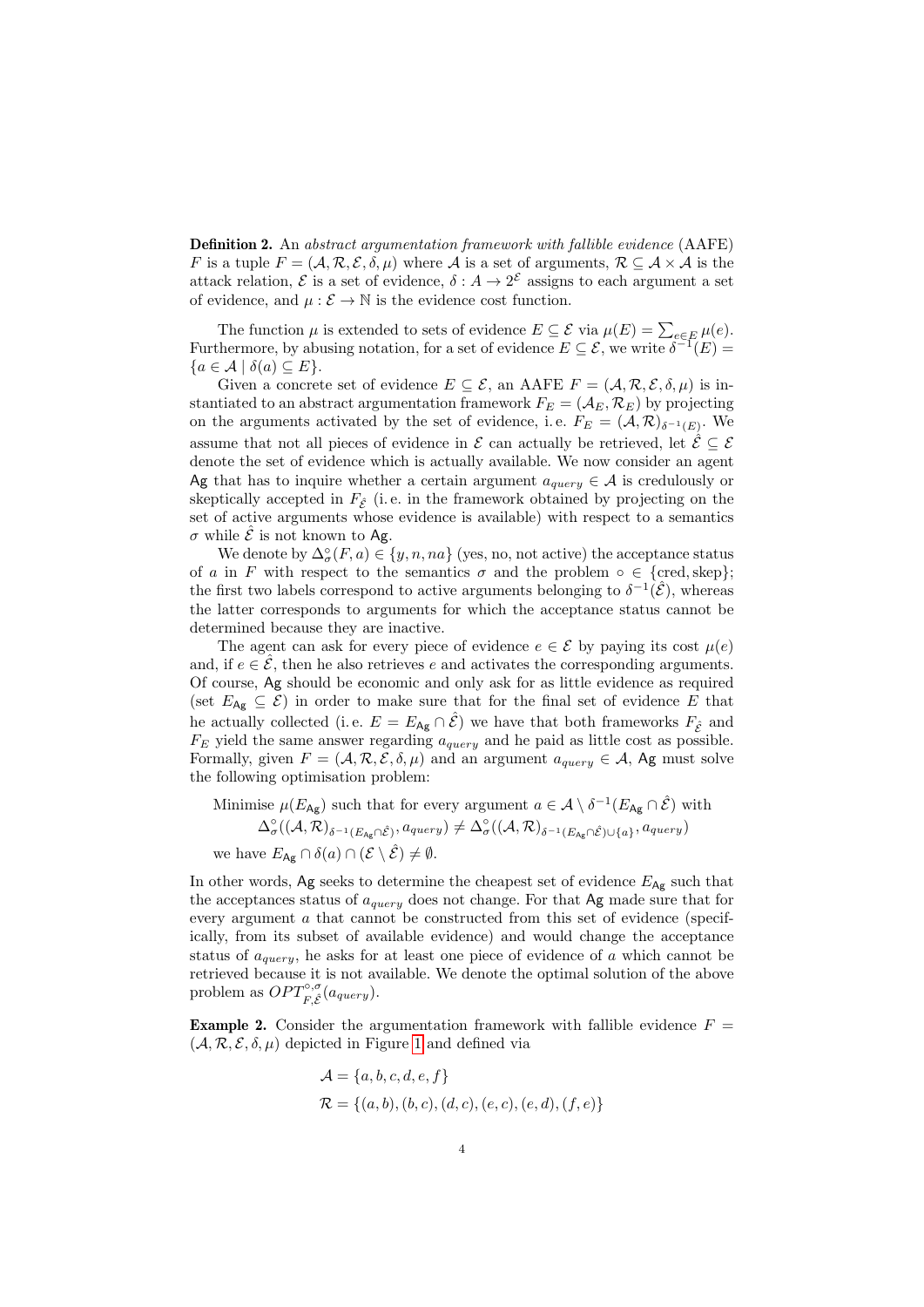$$
\mathcal{E} = \{e_1, e_2, e_3, e_4\}
$$
  
\n
$$
\delta(a) = \{e_1\} \qquad \delta(b) = \{e_1, e_2\} \qquad \delta(c) = \{e_2\}
$$
  
\n
$$
\delta(d) = \{e_3\} \qquad \delta(e) = \{e_3, e_4\} \qquad \delta(f) = \{e_3, e_4\}
$$
  
\n
$$
\mu(e_1) = 2 \qquad \mu(e_2) = 6 \qquad \mu(e_3) = 3 \qquad \mu(e_4) = 9
$$

For example, we have that argument  $b$  can only be considered if the pieces of evidence  $e_1$  and  $e_2$  are available and these have a cost of 2 and 6, respectively. In Figure [1](#page-5-1) we use dotted edges to indicate which piece of evidence is needed for which argument.

Let us consider grounded semantics (under credulous reasoning) and observe that in the complete framework where all pieces of evidence can be retrieved, we have that argument c is not accepted, i.e.,  $\Delta_{\rm GR}^{\rm cred}(F_{\mathcal{E}}, c) = n$ . Let us now assume that  $\hat{\mathcal{E}} = \{e_1, e_2\}$ , i.e., it is not possible to retrieve  $e_3$  and  $e_4$ ; then we have  $\Delta_{\rm GR}^{\rm cred}(F_{\hat{\mathcal{E}}}, c) = y$ . The question now is, which pieces of evidence must Ag attempt to retrieve in order to come to the same conclusion as  $F_{\hat{\varepsilon}}$  (recall that  $\hat{\mathcal{E}}$  is not known to the agent)? Let us consider some scenarios:

- Ag can attempt to retrieve the entire set of evidence  $E_1 = \mathcal{E}$  ${e_1, e_2, e_3, e_4}$ . He would then retrieve  $e_1$  and  $e_2$  and learn that  $e_3$  and  $e_4$ are unavailable. Thus, Ag knows that  $F_{E_1 \cap \hat{E}} = F_{\hat{E}}$  and therefore trivially  $\Delta_{\rm GR}^{\rm cred}(F_{E_1\cap\hat{\mathcal{E}}},c) = \Delta_{\rm GR}^{\rm cred}(F_{\hat{\mathcal{E}}},c)$ . The cost for his attempts of retrieval then is  $\mu(E_1) = 2 + 6 + 3 + 9 = 20$ .
- Ag can retrieve  $E_2 = \{e_1, e_2\}$  to obtain  $F_{E_2 \cap \hat{\mathcal{E}}} = F_{E_1 \cap \hat{\mathcal{E}}}$  with cost only  $\mu(E_2) = 2+6 = 8$ . However, as Ag does not know whether any of the other pieces of evidence  $e_3$  and  $e_4$  are actually unavailable, he cannot be sure that  $\Delta_{GR}^{\text{cred}}(F_{E_2 \cap \hat{\mathcal{E}}}, c) = \Delta_{GR}^{\text{cred}}(F_{\hat{\mathcal{E}}}, c)$ . For example,  $e_3$  could be available, changing the acceptability status of c due to the presence of d.
- Ag can attempt to retrieve  $E_3 = \{e_1, e_2, e_3\}$  to again obtain the same framework  $F_{E_3 \cap \hat{E}} = F_{E_1 \cap \hat{E}}$  with cost  $\mu(E_3) = 2 + 6 + 3 = 11$ . As he learns that  $e_3$  is not available, he can be sure that  $\Delta_{GR}^{\text{cred}}(F_{E_3 \cap \hat{\mathcal{E}}}, c) = \Delta_{GR}^{\text{cred}}(F_{\hat{\mathcal{E}}}, c)$ , independently of whether  $e_4$  is available. Obviously searching for  $E_3$  is better for  $\mathsf{Ag}$  than searching for  $E_1$  due to the lower cost.
- Ag can further minimise the cost while still being sure that the answer remains the same. In fact, Ag can attempt to retrieve  $E_4 = \{e_2, e_3\}$  with cost  $\mu(E_4) = 6+3 = 9$ . As only  $e_2$  can be retrieved from  $E_4$ , the framework  $F_{E_4 \cap \hat{\mathcal{E}}}$  consists only of the argument c and we have  $\Delta_{\rm GR}^{\rm cred}(F_{E_4 \cap \hat{\mathcal{E}}}, c) = y$ . However, if  $e_1$  would be searched for and retrieved, the result stays the same as both the attacker b of c and its defender a could be constructed.

In conclusion, the best strategy for Ag is to attempt to retrieve  $E_4 = \{e_2, e_3\}$ with cost  $\mu(E_4) = 9$  in order to learn that c is credulously accepted under the grounded semantics given the available evidence. So we have  $OPT_{F,\hat{\mathcal{E}}}^{\text{cred,GR}}(c) = 9$ .

Example 3. The situation introduced in Example [1](#page-2-1) can be modelled with the AAFE  $F = (\mathcal{A}, \mathcal{R}, \mathcal{E}, \delta, \mu)$ , where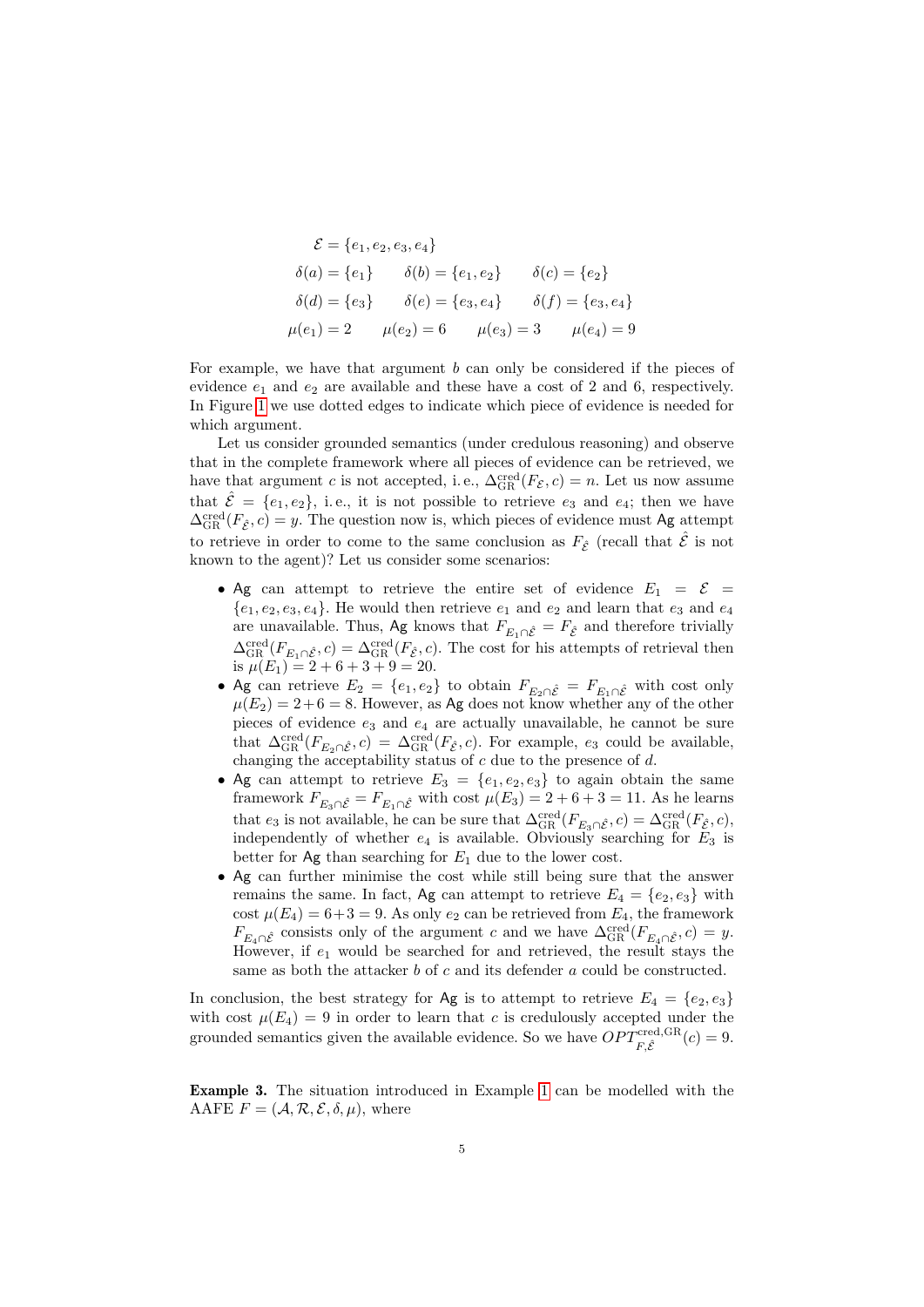

<span id="page-5-1"></span>Figure 1. The argumentation framework with fallible evidence from Example [2.](#page-3-0)

$$
\mathcal{A} = \{a, b, c, d\} \qquad \mathcal{R} = \{(b, a), (c, b), (d, a)\} \qquad \mathcal{E} = \{e_1, e_2, e_3, e_4, e_5\}
$$

$$
\delta(a) = \{e_1\} \qquad \delta(b) = \{e_1, e_2, e_3\} \qquad \delta(c) = \{e_3, e_4\} \qquad \delta(d) = \{e_1, e_5\}
$$

$$
\mu(e_1) = 1 \qquad \mu(e_2) = 2 \qquad \mu(e_3) = 5 \qquad \mu(e_4) = 10 \qquad \mu(e_5) = 5
$$

and the pieces of evidence are:  $e_1$  (the patient has the set  $S_1$  of signs and symptoms),  $e_2$  (the patient has the set  $S_2$  of signs and symptoms),  $e_3$  (test  $T_1$  for  $D'$ is positive),  $e_4$  (test  $T_2$  for  $D'$  is negative),  $e_5$  (test  $T_3$  for  $D$  is negative).

Here, we have  $\Delta_{GR}^{\text{cred}}(F_{\mathcal{E}}, a) = n$ . For instance, if we consider  $\tilde{\mathcal{E}} = \{e_1, e_2, e_3\}$ , we have that  $\Delta_{GR}^{\text{cred}}(F_{\hat{\mathcal{E}}}, a) = n$ . So,  $E_{\text{Ag}} = \{e_1, e_2, e_3, e_4\}$  (with cost  $\mu(E_{\text{Ag}}) =$  $1+2+5+10=18$ ) is the cheapest set of evidence such that  $\Delta_{GR}^{\text{cred}}(F_{E_{\mathsf{Ag}} \cap \hat{\mathcal{E}}}, a)$  $\Delta_{\rm GR}^{\rm cred}(F_{\hat{\mathcal{E}}},a)$  is guaranteed; moreover, it holds that  $F_{E_{A_{\hat{\mathcal{E}}}} \cap \hat{\mathcal{E}}} = F_{\hat{\mathcal{E}}}$ . Note that there is no need to attempt to retrieve  $e_5$  since, if d was active, the acceptance status of a would not change. Therefore,  $OPT_{F,\hat{\mathcal{E}}}^{\text{cred,GR}}(a) = 18$ .

### <span id="page-5-0"></span>4. Computational Complexity

In the following we are interested in the computational complexity of determining  $OPT_{F,\hat{\mathcal{E}}}^{\circ,\sigma}(a_{query})$  for an arbitrary AAFE F and an argument  $a_{query}$  with respect to a semantics  $\sigma$  and  $\circ \in \{ \text{cred, skep} \},$  given an arbitrary set of available evidence  $\hat{\mathcal{E}}$ . For that we consider the following decision problem variant:

| $\sigma$ -0-UAAFE | Input: | An AAFE $F$ , an argument $a_{query}$ ,                                                            |  |
|-------------------|--------|----------------------------------------------------------------------------------------------------|--|
|                   |        | a set of available evidence $\mathcal{E}, K \in \mathbb{N}$                                        |  |
|                   |        | <b>Output:</b> YES if $OPT_{F\hat{\mathcal{F}}}^{\circ,\sigma}(a_{query}) \leq K$ and NO otherwise |  |

We assume familiarity with basic concepts of computational complexity and basic complexity classes such as P and NP as well as the polynomial hierarchy, see [\[11\]](#page-7-8) for an introduction.

Table [1](#page-6-2) gives an overview on our technical results. It can be seen that our analysis mirrors classical complexity results for abstract argumentation semantics [\[7\]](#page-7-9), but most problems are lifted one level up in the polynomial hierarchy. The only exception to this is the problem AD-skep-UAAFE, which remains trivial<sup>[2](#page-5-2)</sup>. We leave the case of preferred semantics for future work. Also, we omit the proofs due to space restrictions, but these can be found in an online appendix<sup>[3](#page-5-3)</sup>.

<span id="page-5-2"></span><sup>&</sup>lt;sup>2</sup>This is because the empty set is always admissible and no argument can be skeptically accepted wrt. admissible semantics. Therefore  $OPT_{F,\hat{E}}^{\text{step,AD}}(a) = 0$  for every  $F, \hat{\mathcal{E}}$ , and a.

<span id="page-5-3"></span><sup>3</sup>[http://mthimm.de/misc/aafe20\\_app.pdf](http://mthimm.de/misc/aafe20_app.pdf)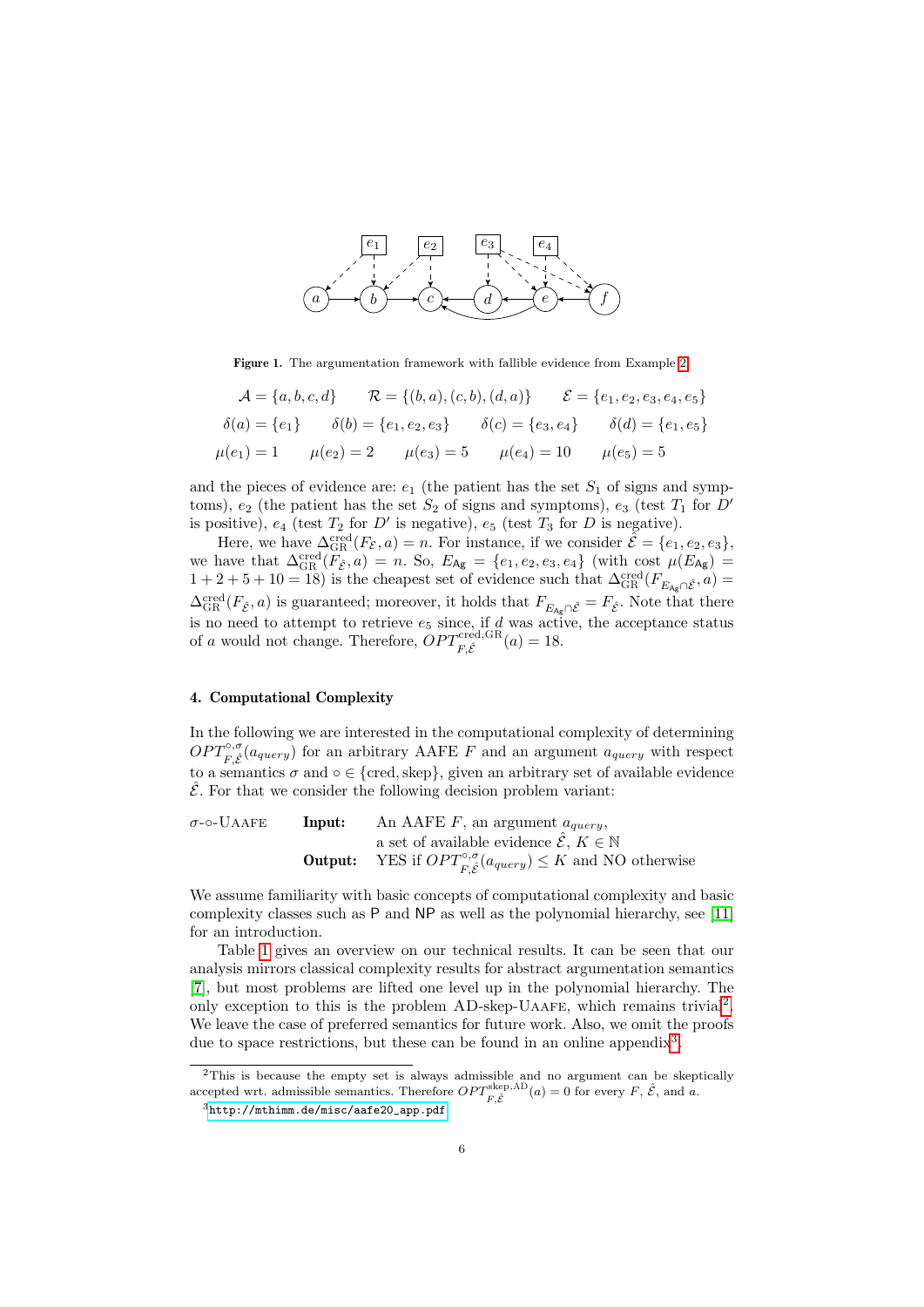|    | $\sigma$ -CRED-UAAFE | $\sigma$ -SKEP-UAAFE |
|----|----------------------|----------------------|
| GR | $NP-c$               | $NP-c$               |
| AD | $\Pi_2^P$ -c         | trivial              |
| CP | $\Pi_2^P$ -c         | $NP-c$               |
| ST | $\Pi^P_{2}$ -c       | $\Sigma_2^P$ -c      |

<span id="page-6-2"></span>Table 1. Summary of complexity results where NP-c stands for "NP-complete".

#### <span id="page-6-0"></span>5. Related works

The idea of using evidence to determine active arguments is not new in the computational argumentation community. In [\[3\]](#page-7-10) one of the first approaches that uses evidence for this purpose was presented. There, the authors present a structured argumentation system based on DeLP [\[8\]](#page-7-11) where arguments are pre-compiled (i. e. built beforehand) and then the available evidence is used to activate some of these pre-compilations. The work in [\[12\]](#page-7-7) further generalises this idea of using evidence to activate pre-existing argument structures in the context of abstract argumentation. Like in the AAFEs, [\[12\]](#page-7-7) characterises a set of evidence as a set of pieces of information, and establishes which pieces of evidence are required to activate an argument. However, differently from us, that work mostly focuses on providing a formal characterisation of the dynamics of the elements of the framework.

More closely related to our work is [\[4\]](#page-7-6), where the problem being tackled there motivated our research. In [\[4\]](#page-7-6) the authors use a simplified version of the framework presented in [\[12\]](#page-7-7) but extended to consider (like in this paper) that the evidence associated with the arguments has to be retrieved, and such retrieval comes at a cost. Similarly to us, they aim to minimise the evidence retrieval cost incurred for determining the acceptance status of an argument. However, they do not provide a formal characterisation of the task as an optimisation problem nor study its complexity. Instead, they present an algorithm adopting a heuristic-based pruning technique for the construction of argumentation trees. Also, differently from us, they focus on a single semantics which is derived from the one adopted by DeLP and is also similar to the grounded semantics.

### <span id="page-6-1"></span>6. Summary and Conclusion

We introduced abstract argumentation frameworks with fallible evidence as a generalisation of Dung's abstract argumentation framework that models arguments being backed by pieces of evidence, which in turn may be available or not and have an associated cost when being attempted to be retrieved. As the main contribution, we formulated an optimisation problem characterising reasoning with AAFEs wrt. admissible, complete, grounded and stable semantics, studied its computational complexity, and showed that complexity rises one level in the polynomial hierarchy compared to the classical case.

Our findings can be particularly used to justify the choice of [\[4\]](#page-7-6) to develop a heuristic algorithm for solving problems very similar to ours. As finding the optimal choice of which pieces of evidence to attempt to retrieve is intractable